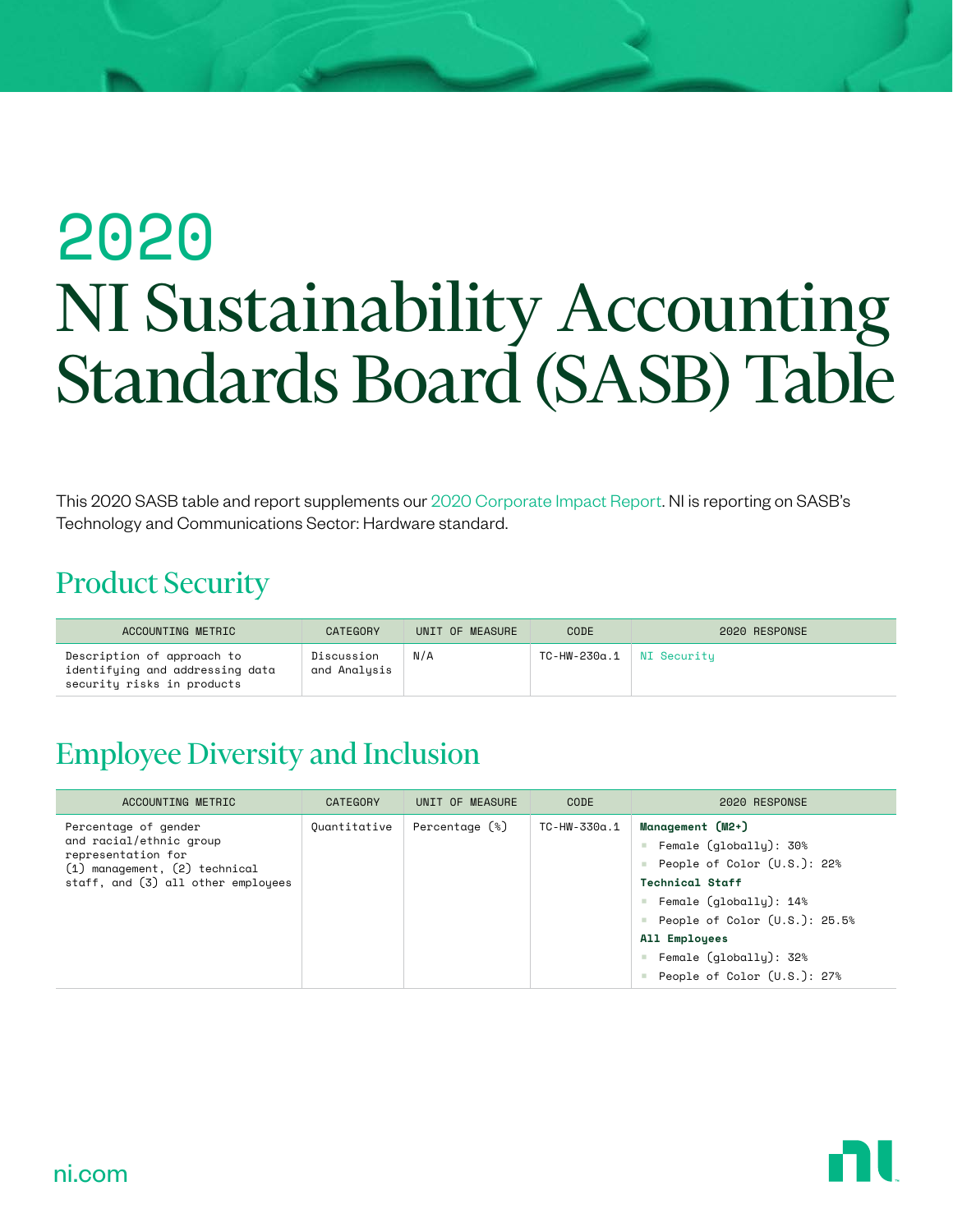### Product Lifecycle Management

| ACCOUNTING METRIC                                                                                                   | CATEGORY     | UNIT OF MEASURE                         | CODE                | 2020 RESPONSE                                                                                                                                                                                                                                                                                                                 |
|---------------------------------------------------------------------------------------------------------------------|--------------|-----------------------------------------|---------------------|-------------------------------------------------------------------------------------------------------------------------------------------------------------------------------------------------------------------------------------------------------------------------------------------------------------------------------|
| Percentage of products by<br>revenue that contain IEC<br>62474 declarable substances                                | Quantitative | Percentage (%)                          | TC-HW-410a.1        | 54% of NI products by revenue contain<br>at least one IEC 62474 substance.                                                                                                                                                                                                                                                    |
| Percentage of eligible<br>products, by revenue, meeting<br>the requirements for EPEAT<br>registration or equivalent | Quantitative | Percentage $(*)$                        | $TC-HW-410\alpha.2$ | NI products do not fall into<br>EPEAT scope.                                                                                                                                                                                                                                                                                  |
| Percentage of eligible<br>products, by revenue, meeting<br>ENERGY STAR® criteria                                    | Ouantitative | Percentage $(*)$                        | $TC-HW-410a$ .3     | NI products do not fall into ENERGY<br>STAR scope.                                                                                                                                                                                                                                                                            |
| Weight of end-of-life products<br>and e-waste recovered,<br>percentage recycled                                     | Quantitative | Metric Tons $(t)$ ,<br>Percentage $(*)$ | $TC-HW-410\alpha.4$ | WEEE (Waste Electrical<br>and Electronic Equipment)<br>Take-back-8,293 kg<br>NI offers free product take-back to<br>all customers. Instructions for many<br>countries can be found at Product<br>Take-Back Program and Recycling.<br>If the country is not listed,<br>customers can email recuclingani.com<br>for assistance. |

#### Supply Chain Management

| ACCOUNTING METRIC                                                                                                                                                                                                                     | CATEGORY     | UNIT OF MEASURE | CODE         | 2020 RESPONSE                                                               |
|---------------------------------------------------------------------------------------------------------------------------------------------------------------------------------------------------------------------------------------|--------------|-----------------|--------------|-----------------------------------------------------------------------------|
| Percentage of Tier 1 supplier<br>facilities audited in the RBA<br>Validated Audit Process (VAP) or<br>equivalent, by $(a)$ all facilities<br>and (b) high-risk facilities                                                             | Ouantitative | Percentage (%)  | TC-HW-430α.1 | 66% of Production Spend<br>21% of Total Spend                               |
| Tier 1 suppliers'<br>(1) non-conformance rate with<br>the RBA Validated Audit Process<br>$(VAP)$ or equivalent, and $(2)$<br>associated corrective action rate<br>for (a) priority non-conformances<br>and (b) other non-conformances | Quantitative | Rate            | TC-HW-430α.2 | $\sim 0.4$ %, 2 supplier faults for 2020<br>out of 533 production suppliers |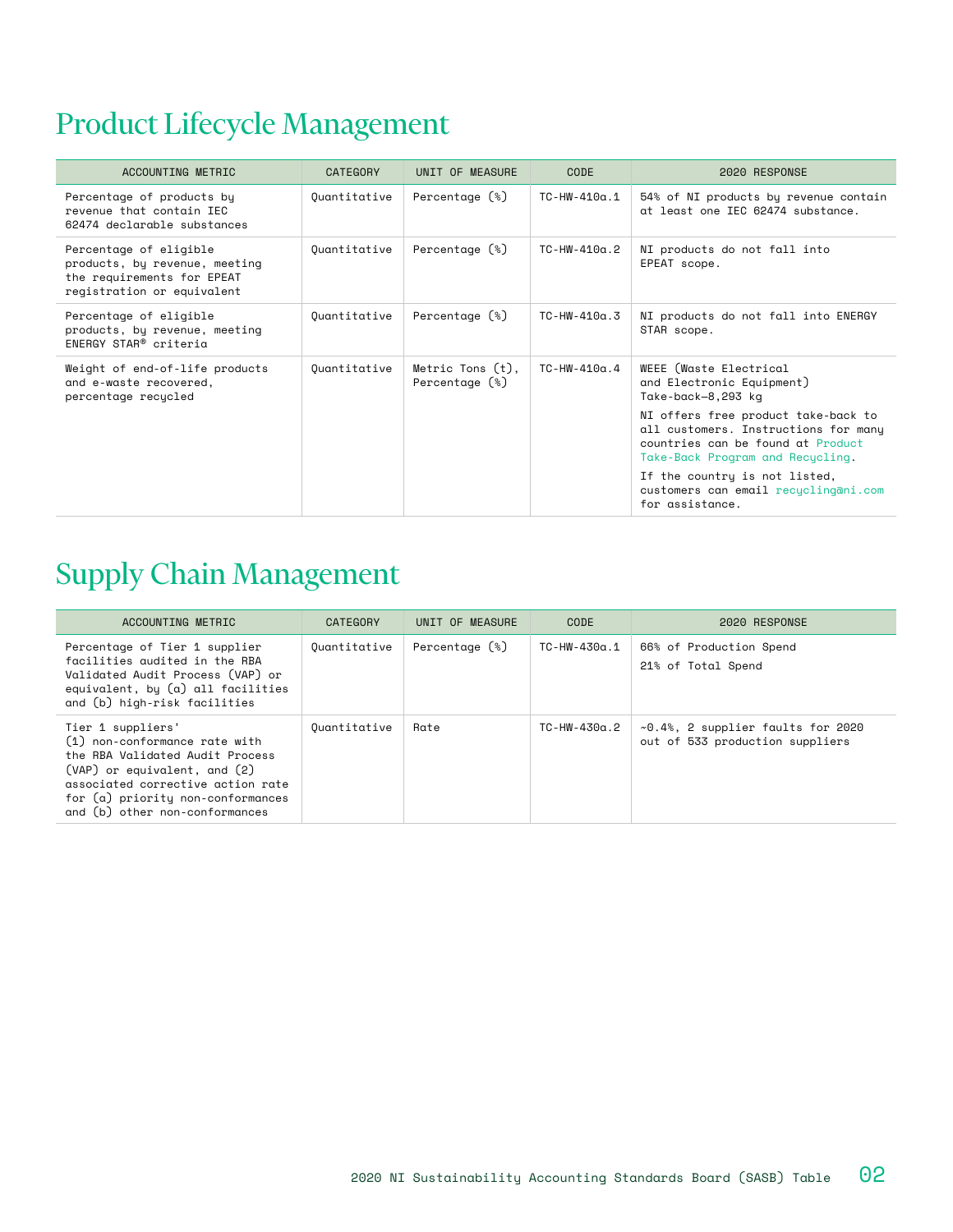# Materials Sourcing

| ACCOUNTING METRIC                                                                          | <b>CATEGORY</b>            | UNIT OF MEASURE | CODE                | 2020 RESPONSE                                                                                                                                                                                                                                                                                                                                                                                                                                                                                                                                                                                                                |
|--------------------------------------------------------------------------------------------|----------------------------|-----------------|---------------------|------------------------------------------------------------------------------------------------------------------------------------------------------------------------------------------------------------------------------------------------------------------------------------------------------------------------------------------------------------------------------------------------------------------------------------------------------------------------------------------------------------------------------------------------------------------------------------------------------------------------------|
| Description of the management of<br>risks associated with the use of<br>critical materials | Discussion<br>and Analysis | N/A             | $TC-HW-440\alpha.1$ | <b>Managing Critical Substances</b><br>NI policy and position/obligations<br>are outlined here:<br>Managing Critical Substances<br>Conflict Minerals                                                                                                                                                                                                                                                                                                                                                                                                                                                                         |
|                                                                                            |                            |                 |                     | NI annually surveys 95%+ (by spend)<br>of suppliers through a third-party<br>consulting firm, Crowe LLC. Surveys<br>are compiled into a public CMRT<br>(Conflict Minerals Reporting<br>Template) and include information on<br>the source of the minerals tantalum,<br>tin, gold, tungsten, as well as<br>smelters in the NI supply chain.<br>NI files a Conflict Minerals Report<br>annually with the U.S. Securities<br>and Exchange Commission.                                                                                                                                                                           |
|                                                                                            |                            |                 |                     | Industry Activity                                                                                                                                                                                                                                                                                                                                                                                                                                                                                                                                                                                                            |
|                                                                                            |                            |                 |                     | The Responsible Minerals Initiative<br>(RMI) has listed cobalt and mica<br>as substances of concern, although<br>they are not currently regulated.<br>NI currently monitors our possible<br>use of these minerals as well as the<br>EU conflict minerals requlation for<br>possible expanded scope. Industry<br>is advocating for more responsible<br>sourcing, with some companies<br>tracking cobalt, mica, and graphite,<br>and some tracking tin and tungsten<br>beyond just the Democratic Republic<br>of Congo and surrounding countries<br>as defined in the Dodd-Frank Act.<br>NI Conflict Minerals Policy Statement |
|                                                                                            |                            |                 |                     | RoHS Risk Assessment                                                                                                                                                                                                                                                                                                                                                                                                                                                                                                                                                                                                         |
|                                                                                            |                            |                 |                     | In 2020, NI began a RoHS risk<br>assessment for NI products based<br>on their Bill of Materials (BOM)<br>contents and suppliers used. The<br>risk assessment is described as the<br>first step in the technical file<br>requirements described in standard<br>IEC 63000. This process applies<br>to all NI products that have a<br>complete BOM in our Product Lifecycle<br>Management system. Companies acquired<br>by NI are out of the scope, as their<br>suppliers are not always assessed in<br>the same way as NI suppliers.                                                                                           |
|                                                                                            |                            |                 |                     | Supplier and material assessments<br>were performed using three criteria:<br>Supplier declarations and/or                                                                                                                                                                                                                                                                                                                                                                                                                                                                                                                    |
|                                                                                            |                            |                 |                     | contractual agreements                                                                                                                                                                                                                                                                                                                                                                                                                                                                                                                                                                                                       |
|                                                                                            |                            |                 |                     | Material declarations<br>٠<br>Analytical test results<br>m.                                                                                                                                                                                                                                                                                                                                                                                                                                                                                                                                                                  |